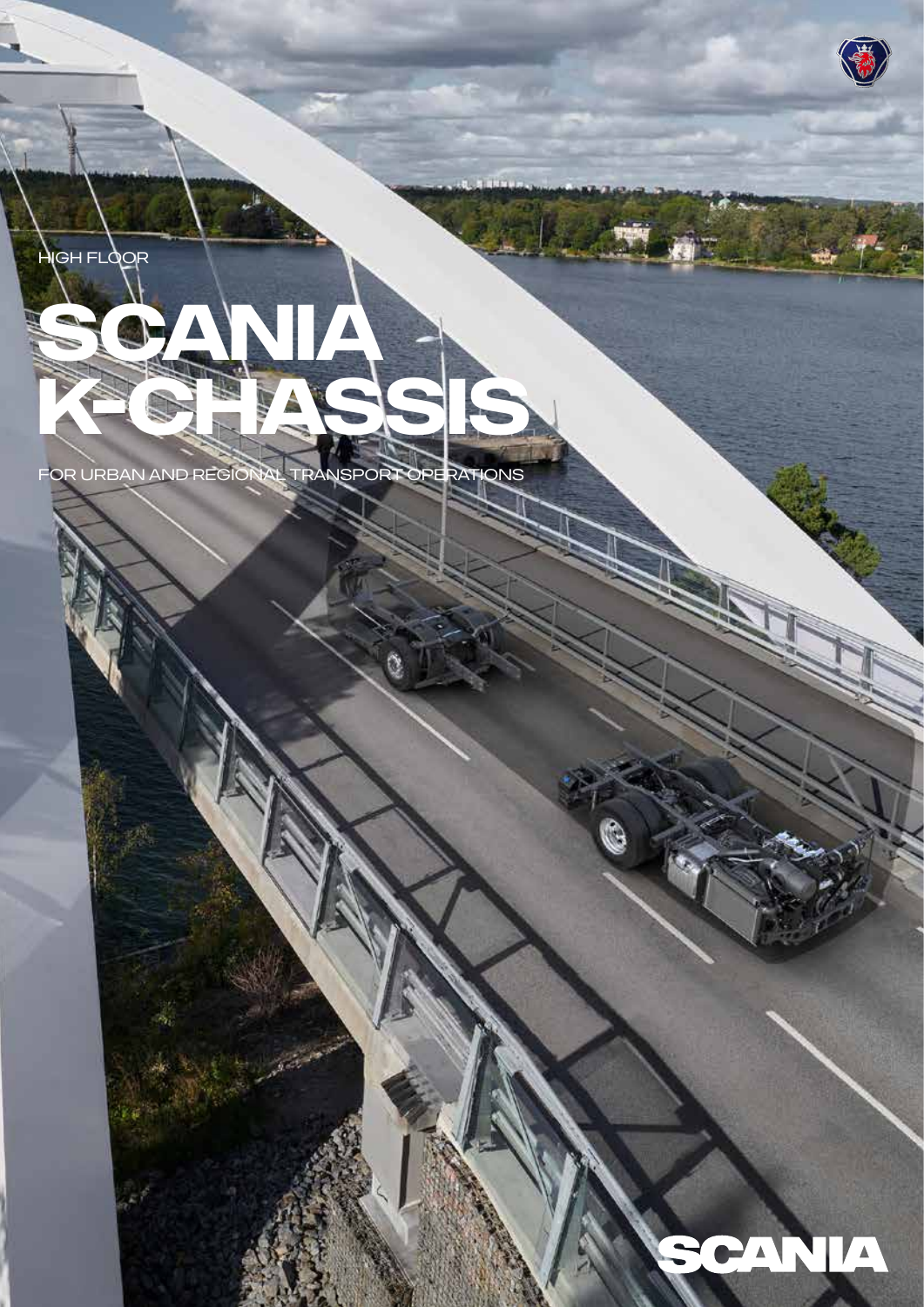### **For a better city environment**

Having the right vehicle for the operation and using it efficiently is the best way to minimise environmental impact. Scania offers hybrid electric buses and engines running on all commercially viable renewable fuels – biodiesel/FAME, HVO and biogas powertrains, in order to meet the requirements of all operations. Through high quality vehicles and innovative technical solutions, maintenance, and a range of driver services, we address fuel efficiency from all angles, helping operators to reduce emissions and fuel costs.

 To create a positive passenger experience, Scania offers both rigid and independent front suspension, making the ride more comfortable.

 To help prevent accidents and create a safer environment, Scania also offers state-of-the-art safety systems and features as options. These help the driver by increasing his or her awareness of other road users, and even help to control the vehicle when required.

### **Energy efficiency lowers operating cost**

Public transport operators know the importance of keeping operating costs to a minimum, and fuel consumption is one of the main contributors to cost. An energy efficient powertrain can therefore offer significant savings in fuel. Scania develops and offers highly energy efficient powertrains, both traditional and electrified.

# $1.00$   $0.004$ **DESIGNED FOR SUSTAINABLE AND EFFICIENT MOBILITY**

49.

 Compared to previous models, the new generation of Scania offers operators the potential to make significant savings in fuel and emissions, without compromising on performance. This is achieved through a number of factors, with the most significant savings coming from improved engine and gearbox efficiency and weight reductions.

 Beyond the powertrain, driving style has a major impact on fuel consumption. The drivability of Scania´s vehicles and our driver assistance systems, as well as our driver services, can potentially contribute to fuel savings of up to 10%.

 Due to the demanding work environment, operators also face challenges when it comes to sick leave and employee retention; that's why we've designed the best possible work environment for drivers in terms of ergonomics, reachability, climate control, safety features and an overall quality feel.

Based on more than a century of engineering experience, the new generation of Scania buses has been developed to meet the demands of today's and tomorrow's operators. Energy efficient and available in a wide range of powertrains, it offers the latest technology in everything from safety systems to reduced emission and noise levels. And through excellent uptime, fuel economy and the possibility for high passenger capacity, the new Scania buses allow sustainable mobility to go hand-in-hand with operating economy.

# **Ensuring availability through reliable solutions**

Reducing vehicle downtime and increasing utilisation is essential to making your operations cost-efficient. Our buses are built on proven technology and components, resulting in chassis and powertrains that are dependable, durable, and robust. That reliability is the key to minimising time in the workshop and maximising utilisation of the vehicle.

**THE REAL PROPERTY** 

 Our buses are designed and constructed to make sure that sensitive and expensive components are protected in the event of a collision. Limiting damage and avoiding deformation of components such as the steering and aftertreatment system is critical for minimising costs, as well as complex and time-consuming repairs.

 Additionally, Scania buses are designed to facilitate maintenance and to make it as efficient as possible. Here, Scania offers professional workshop services with excellent parts availability to secure maximum uptime.

### **A first-class driver area**

131 W.

**ENE THE** 

mini

A bus operating in heavy traffic is constantly exposed to the risk of external damage and the work environment for the driver can be very demanding. A quality driver environment can therefore play a crucial role in reducing the risk of collisions, downtime and sick-leave, while increasing employee retention. The driver area in Scania buses is simply first-class and can even be said to be industry leading.

ا الثاقة في من من من من من المناخ

 A great turning circle, good visibility, and an overall well-balanced vehicle makes for excellent driveability, while optional advanced driver assistance systems (ADAS) give the driver good control of the vehicle through improved assisted handling, steering and braking. This increases safety and helps minimise accidents and the associated costs.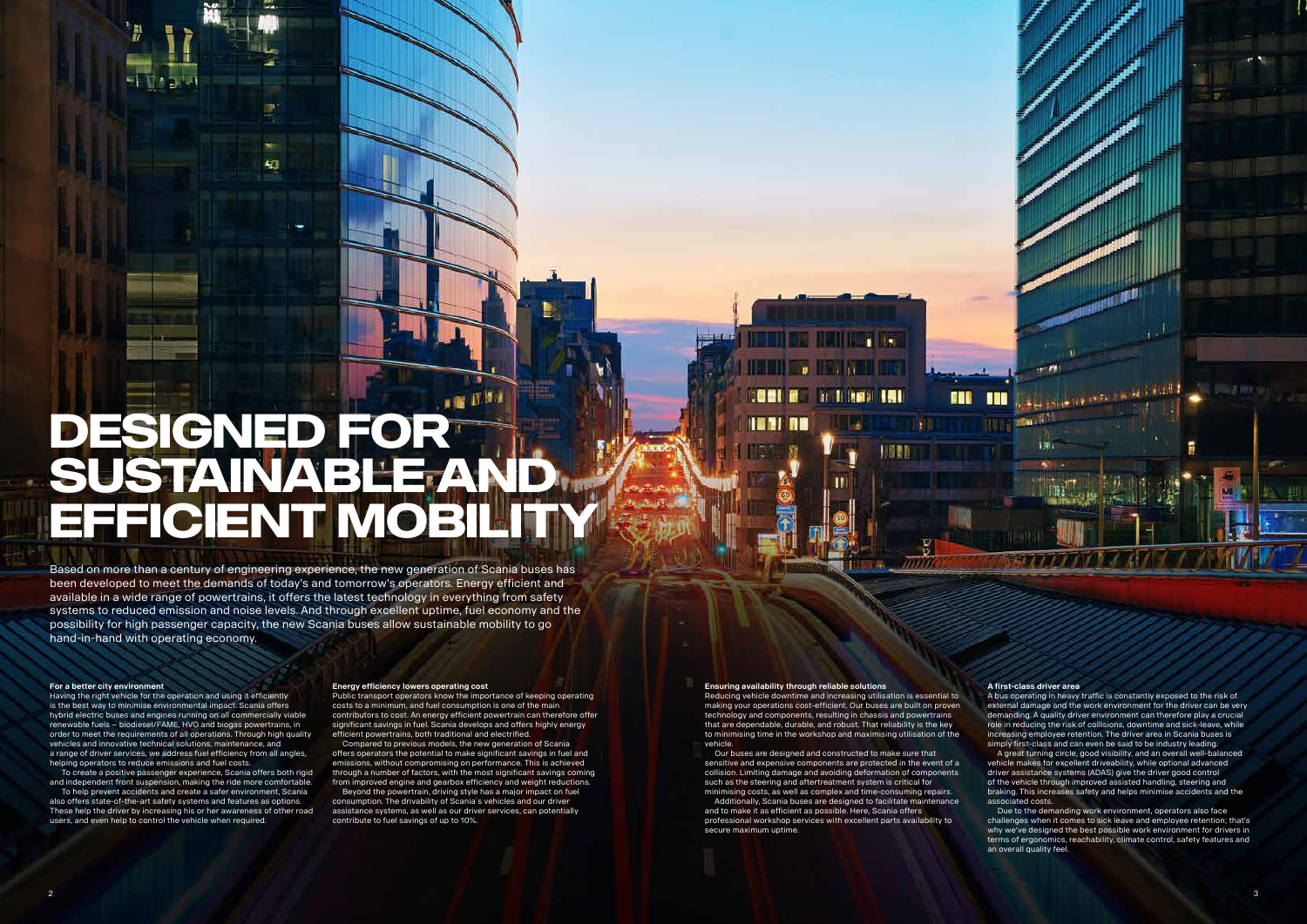### **Battery packs**

The battery packs for hybrids are placed on the roof, creating a well-balanced bus with excellent driveability and ride comfort.

### **Front suspension technology**

Without compromising on passenger capacity, the new independent front suspension offers excellent passenger comfort. The new rigid front suspension also increases passenger capacity while offering good passenger comfort.

### **Driver area**

**Fuel tanks** For buses with rigid front axle, the fuel tanks

The driver area has a completely new design with improved ergonomics, safety, comfort, and driveability.

> The new power supply architecture comes with improved electronic control units (ECUs) and functions that improve performance and facilitate diagnostics for repair and maintenance. It also enables new functionality within ADAS, e-mobility and autonomous transport systems.

- Excellent ergonomics and reachability pedal placement, leg space, driver height settings, flexible switch placement due to CAN-functionality.
- Increased safety electro-pneumatically activated parking brakes.
- Excellent drivability great turning circle, advanced driver assistance systems, and improved assisted handling, steering and braking.





are available in 275 or 410 litres (usable volumes).

# **Electric system**

- Electro-pneumatically activated parking brake - locks the brakes until acceleration is activated, thereby preventing unintentional vehicle motion.
- Adaptive cruise control assists the driver to keep distance to vehicles in front.
- Vulnerable road user collision warning detects cyclist and pedestrians close to the vehicle.
- Blind spot warning detects other vehicles located in the driver's blind spot area.
- Underrun protection rigid beams in the rear protect passengers and sensitive components.

# **PRODUCT DESIGN FEATURES**

 ${\overline{\mathrm{T}}}$ he strengthened front axle means that load capacity is increased from 7.5 to 8.2 tonnes. This allows higher load capacity. It also enables optimised weight distribution between the front and rear axles.

The high floor Scania K-chassis meets the needs of operators on every continent. With total design and production control over the chassis and powertrain, Scania delivers unrivalled reliability, durability and performance.

> The highly dependable, durable, and robust powertrains enable potentially significant fuel savings as a result of a number of factors including:

• Improved gearbox • Reduced weight

### **Battery temperature control**

Battery pack temperature is controlled by a closed water-cooling system. In very cold or very hot ambient temperatures, the water cooling is assisted by an electric heater or a A/C cooling respectively. The A/C circuit is separated from the climate control system of the bus and will not affect the comfort of the passengers or driver.

### **Safety features**

A range of functions supporting the driver in demanding environments.

### **Chassis frame construction**

### **Powertrain technology**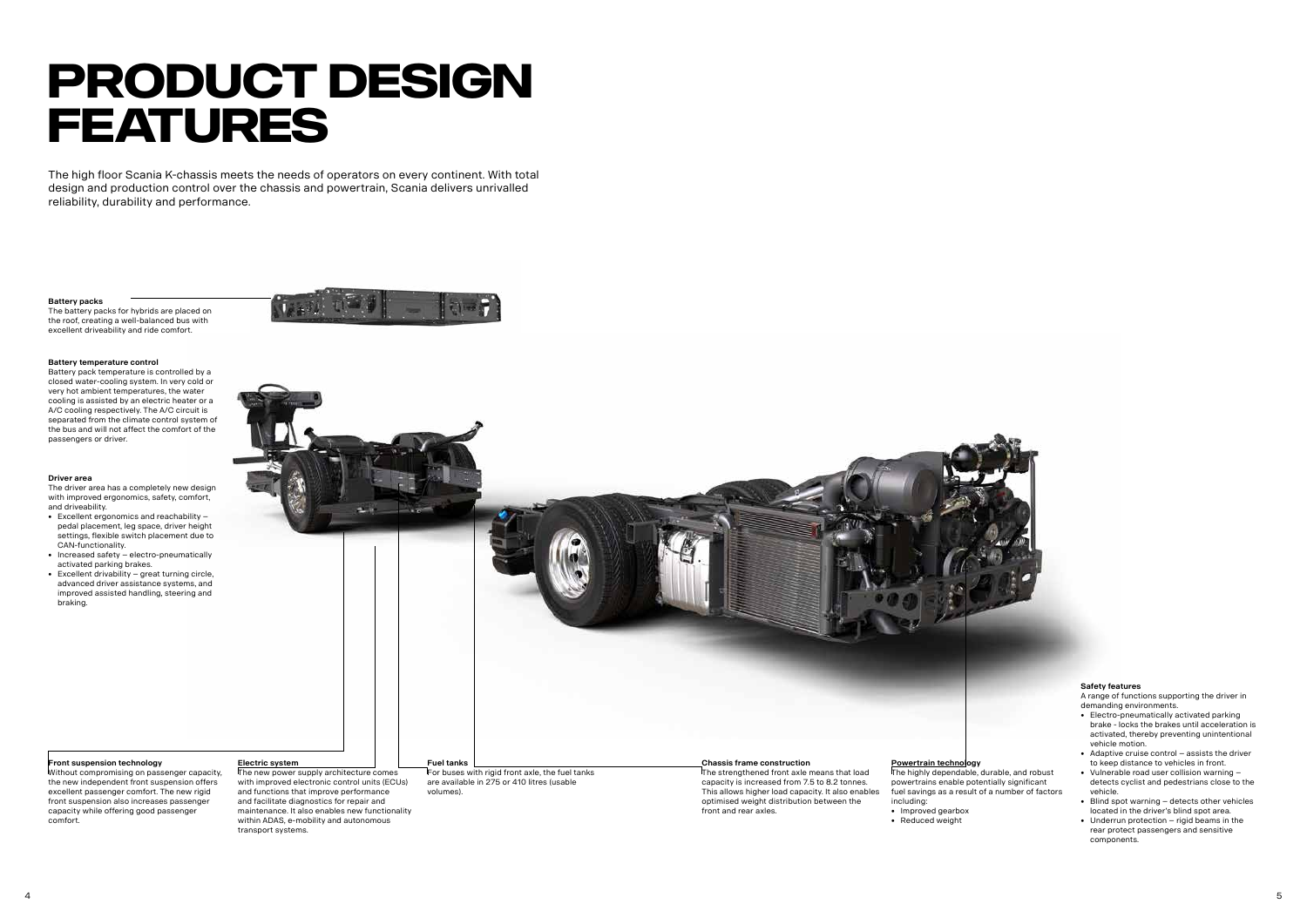# **Powertrains**

The high floor Scania K-chassis offers a wide range of energy efficient and reliable powertrains optimised for suburban and regional traffic.

# **Axles**

The high floor Scania K-chassis is available in several variants, enabling it to meet different operational requirements.







Independent front suspension or rigid front axle. Independent front suspension or rigid front axle. Independent front suspension or rigid front axle.

| <b>Hybrid electric (Euro 6)</b>  | Output                        | <b>Torque</b>             | <b>Emissions control</b> | <b>Fuel options</b>                 |
|----------------------------------|-------------------------------|---------------------------|--------------------------|-------------------------------------|
| 9-litre engine<br>Electric motor | 320 hp (235 kW)<br>130 kW     | 1600 Nm<br>$1030$ Nm      | <b>SCR</b>               | Biodesel (B100%), HVO (B7%), diesel |
| <b>Combustion, Euro 6</b>        | Output                        | Torque                    | <b>Emissions control</b> | <b>Fuel options</b>                 |
| 9-litre                          | 320 hp (235 kW) at 1900 r/min | 1600 Nm (1050-1400 r/min) | <b>SCR</b>               | Biodesel (B100%), HVO (B7%), diesel |
| 9-litre                          | 360 hp (265 kW) at 1900 r/min | 1700 Nm (1050-1475 r/min) | <b>SCR</b>               | Biodesel (B100%), HVO (B7%), diesel |
| 13-litre                         | 370 hp (272 kW) at 1800 r/min | 1900 Nm (900-1340 r/min)  | <b>SCR</b>               | HVO (B7%), diesel                   |
| 13-litre                         | 410 hp (302 kW) at 1800 r/min | 2150 Nm (900-1340 r/min)  | <b>SCR</b>               | Biodesel (B100%), HVO (B7%), diesel |
| 13-litre                         | 450 hp (331 kW) at 1800 r/min | 2350 Nm (900-1340 r/min)  | <b>SCR</b>               | Biodesel (B100%), HVO (B7%), diesel |
| 13-litre                         | 500 hp (368 kW) at 1800 r/min | 2550 Nm (925-1340 r/min)  | <b>SCR</b>               | HVO (B7%), diesel                   |

Rigid axle, non-steered or steered. Electrohydraulic tag axle steering Max. load capacity bogie 19 tonnes (11.5 + 7.5 tonnes)

Fuel capacity (usable volumes): 275–460 litres

# **Floor level**

The bus has a flat floor that is reached via stairs when you board. A higher floor improves passenger comfort, views and possibility of luggage space.

# **Gearboxes**

- 6-speed fully automatic gearbox (ZF EcoLife 2)
- 12-speed manual gearbox with Scania Opticruise and retarder

## **Powertrain – Hybrid electric**

**Hybrid – Biodiesel** (B100%)**, HVO** (B7%)**, diesel:** 9-litre engine 320 hp (235 kW), torque 1600 Nm Electric motor 130 kW, torque 1030 Nm

**Gearbox:** 12-speed gearbox with Scania Opticruise

## **Powertrain – Combustion, Euro 6**

**Biodiesel** (B100%)**, HVO** (B7%)**, diesel:** 9-litre 320 hp (235 kW), torque 1600 Nm 9-litre 360 hp (265 kW), torque 1700 Nm 13-litre 410 hp (302 kW), torque 2150 Nm 13-litre 450 hp (331 kW), torque 2350 Nm **HVO, diesel:**

13-litre 370 hp (272 kW), torque 1900 Nm 13-litre 500 hp (368 kW), torque 2550 Nm **Fuel capacity** (usable volumes)**:** 275–460 litres

# **Axle and suspension**

**Configurations:** 2-axle, 3-axle with tag axle (steered or non-steered),

**Front axle:**  Independent wheel suspension or rigid axle Max. load capacity 8.2 tonnes Independent wheel suspension 8.2 tonnes Rigid axle 8.0 tonnes

**Rear axle:** Rigid axle, driven Max. load capacity 13 tonnes

# **Tag axle:**

Full air suspension with electronic level control system (ELC) Total raising or lowering of chassis height in the front or the whole side

# **Wheels**

**Tyre size:** 295/80 Continental on 8.25 Durabright alloy (Including spare)

# **Electrical system**

230A battery, 24 V Alternator 2 x 150A

# **Brakes**

Disc brakes, electronic brake system (EBS), anti-lock brake system (ABS), traction control (TC), bus stop brake, hill-hold, pad wear indicator, pipes manufactured from either rust protected steel or high impact synthetics, separate air tanks for each circuit, exhaust brake with automatic control

# **Support system**

Scania Driver Support, electro-pneumatic parking brake, adaptive cruise control (ACC), vulnerable road user collision warning, blind spot warning

### **13-litre, 410 hp** Biodiesel, HVO, diesel

**Power**



**Torque**









**hp**

**r/min**

**Note:** Biodiesel (B100%); HVO (B7%)